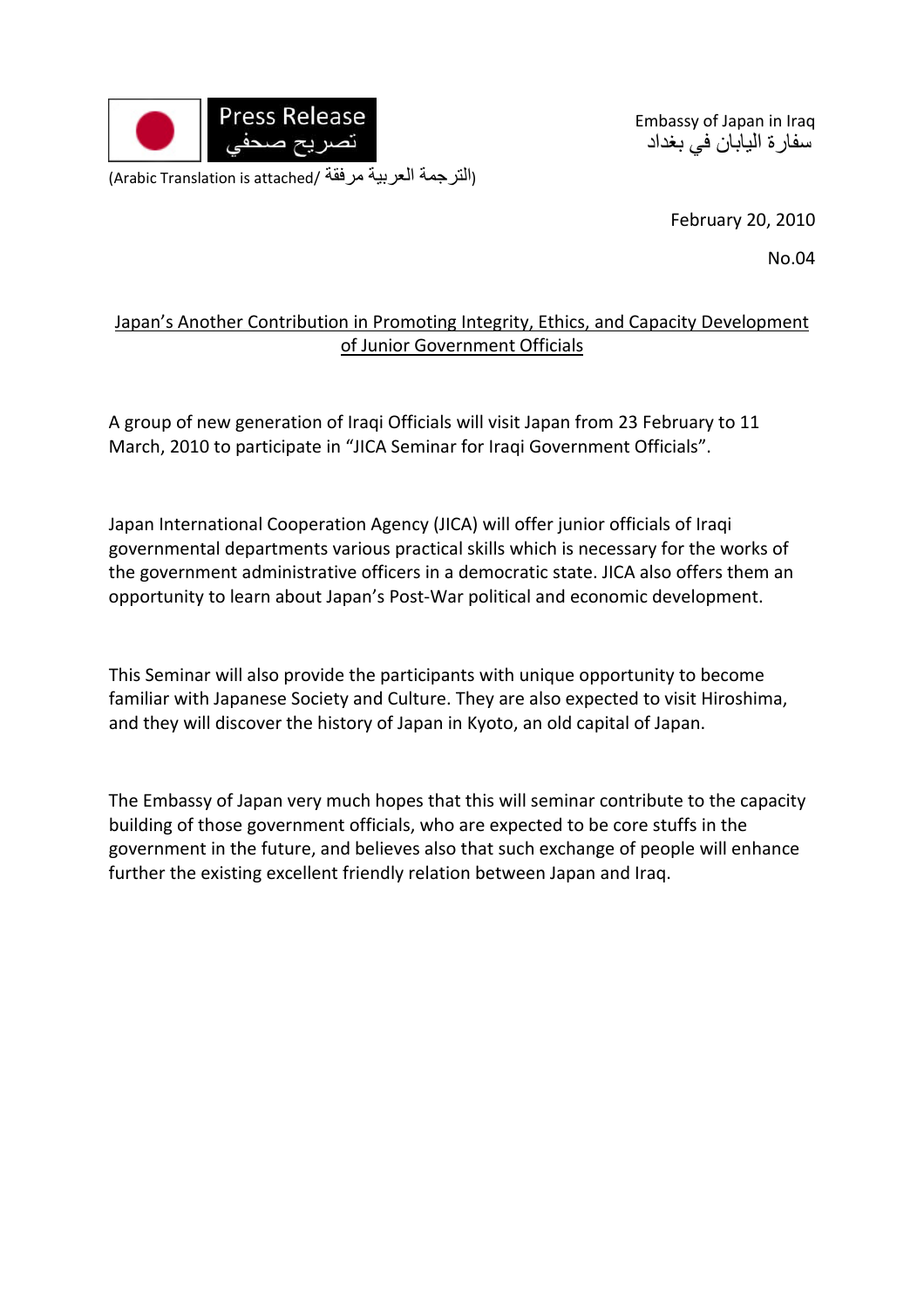

The group consisting of 13 junior officials selected from Presidential office, Prime Minister's office, Secretary of the Council of Representative and Secretary of Council of the Ministers, will participate in the series of discussions and lectures in the areas of Role of Government Administration in parliamentary democracy, Transparency and Accountability of Government Officers, and Japan's government administrative reform in Post war era. The Embassy stresses that this Seminar is one of the series of effort by Japan to support Iraq in the area of its democratic nation building.

Since 2003, until now more than 3,000 Iraqi trainees have participated in various seminars or training courses in Japan or neighboring countries hosted by JICA.

(END)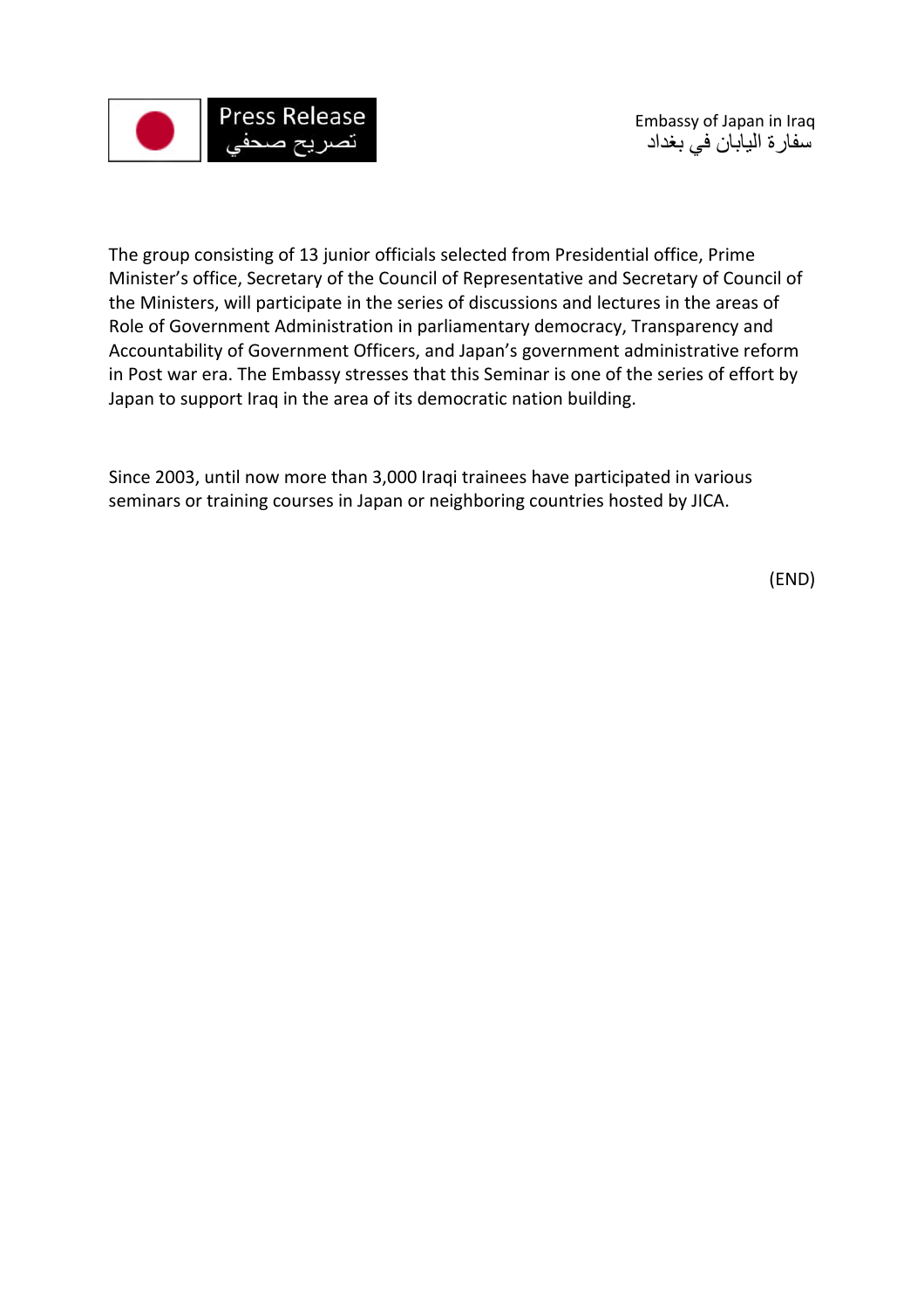

Embassy of Japan in Iraq سفارة اليابان في بغداد

(ترجمة غير رسمي)

**التاريخ: 20 شباط 2010** 

**الرقم: 04** 

## **إسـهام آخر لليابان في تعزيز النزاهة، الأخلاق و تنمية قدرات موظفي الحكومة المبتدئين**

 سوف تقوم مجموعة من الجيل الجديد من موظفي الدولة العراقية بزيارة اليابان ابتداءا من تاريخ 23 شباط وإلى 11 آذار لسنة 2010 للمشارآة في ندوة "جايكا" مخصصة لموظفي الدولة العراقية.

 أن مؤسسة اليابان للتعاون الدولي "جايك" سوف تكسب موظفي الدوائر الحكومية العراقية بعض المهارات العملية الضرورية لأتمام أعمال الموظفين الأداريين الحكوميين في الدولة الديمقر اطية. كذلك ستتيح جايكا الفرصة للمتدربين لمعرفة المزيد عن تنمية اليابان في مرحلة ما بعد الحرب في المجالات السياسية والأقتصادية.

آما ستوفر الندوة فرصة فريدة للمتدربين للتعرف على حضارة و مجتمع اليابان، و من الموقع ان يزور المتدربين هيروشيما و يستكشفون تاريخ اليابان في كيوتو عاصمة اليابان القديمة.

تأمل سفارة اليابان بأن تسهم هذه الدورة في بناء قدرات الموظفين الحكوميين والذين من المتوقع بأن يكونوا النواة الأساسية في الحكومة مستقبلا، كما و تؤمن السفارة بأن مثل هذا التبادل للكوادر سيسهم في تعزيز العلاقة الودية الحالية الممتازة بين اليابان والعراق.

تتألف هذا المجموعة من ثلاثى عشر متدربا والذين تم أختيارهم من مكتب الرئاسة، مكتب رئيس الوزراء، سكرتارية مجلس النواب و سكرتارية مجلس الوزراء وستشارك هذه المجموعة في سلسلة من المناقشات والمحاضرات في مجالات دور الأدارة الحكومية في الديمقر اطية النيابية بالأضافة إلى الشفافية والمساءلة لموظفي الحكومة و كذلك إعادة تشكيل الأدارة الحكومية اليابانية في مرحلة ما بعد الحرب، تؤكد سفارة اليابان بأن هذه الندوة هي جزء من سلسلة الجهود المبذولة من قبل اليابان لدعم العراق في مجال بناء الأمة الديمقراطية.